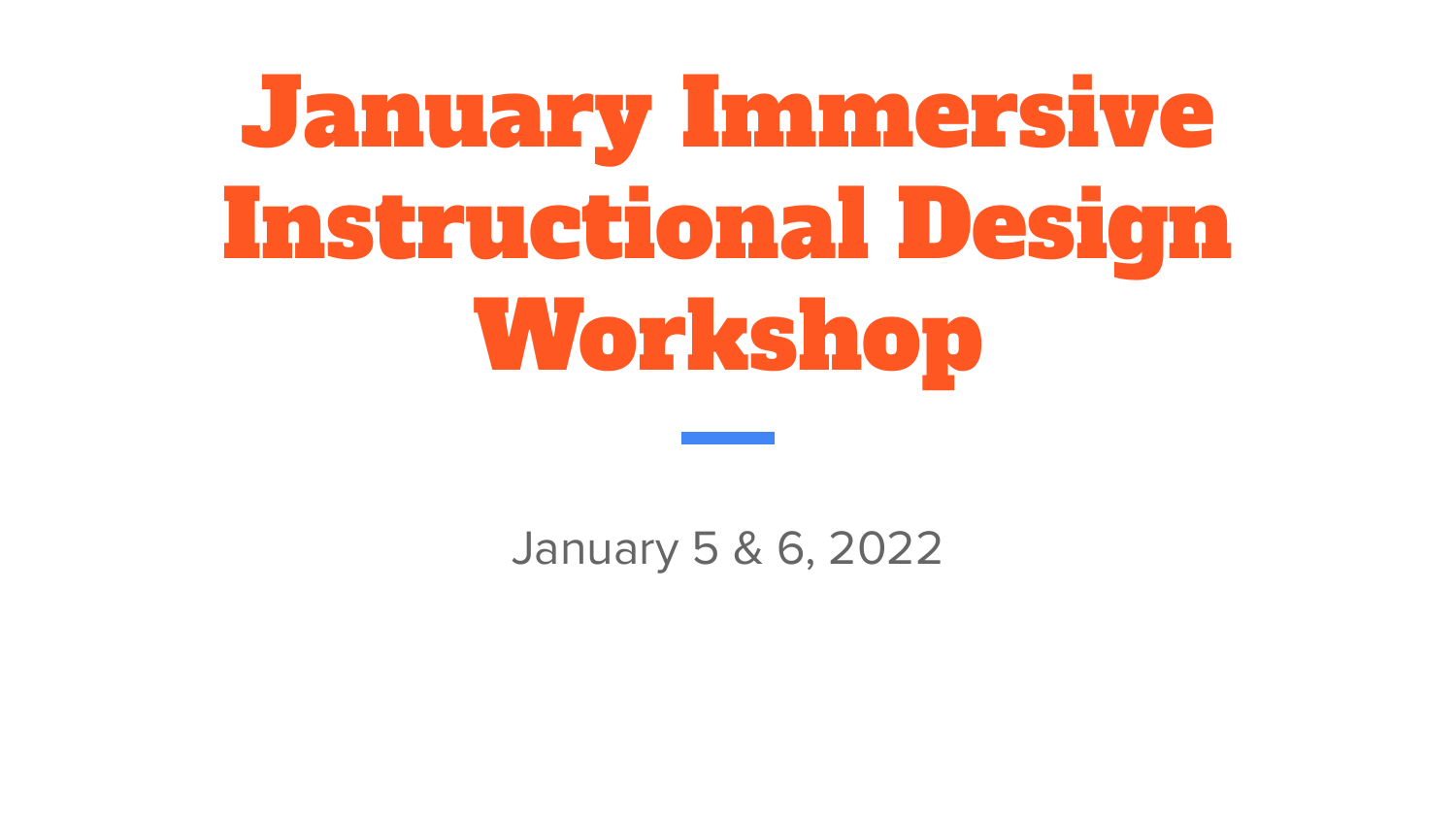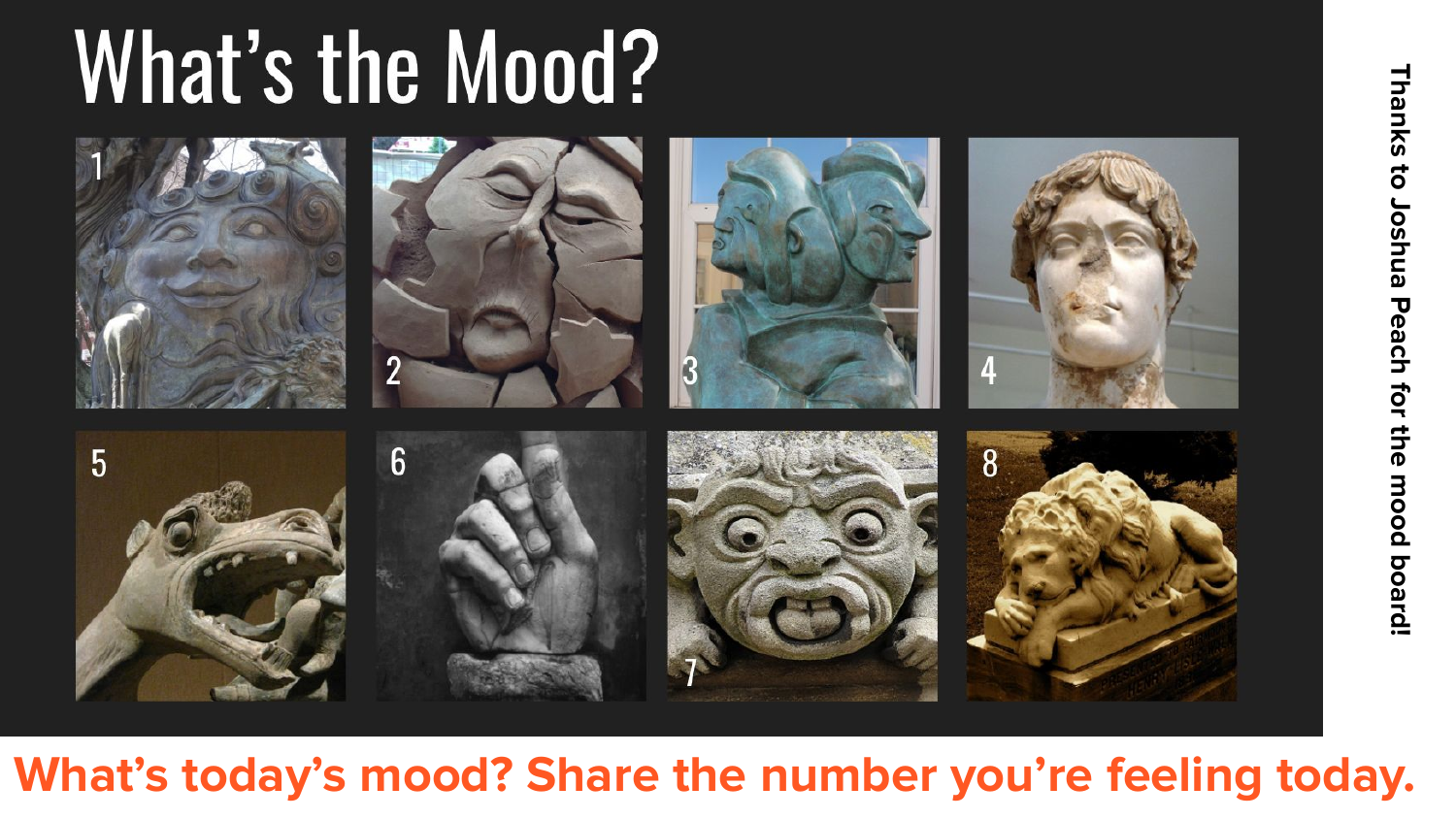# but first …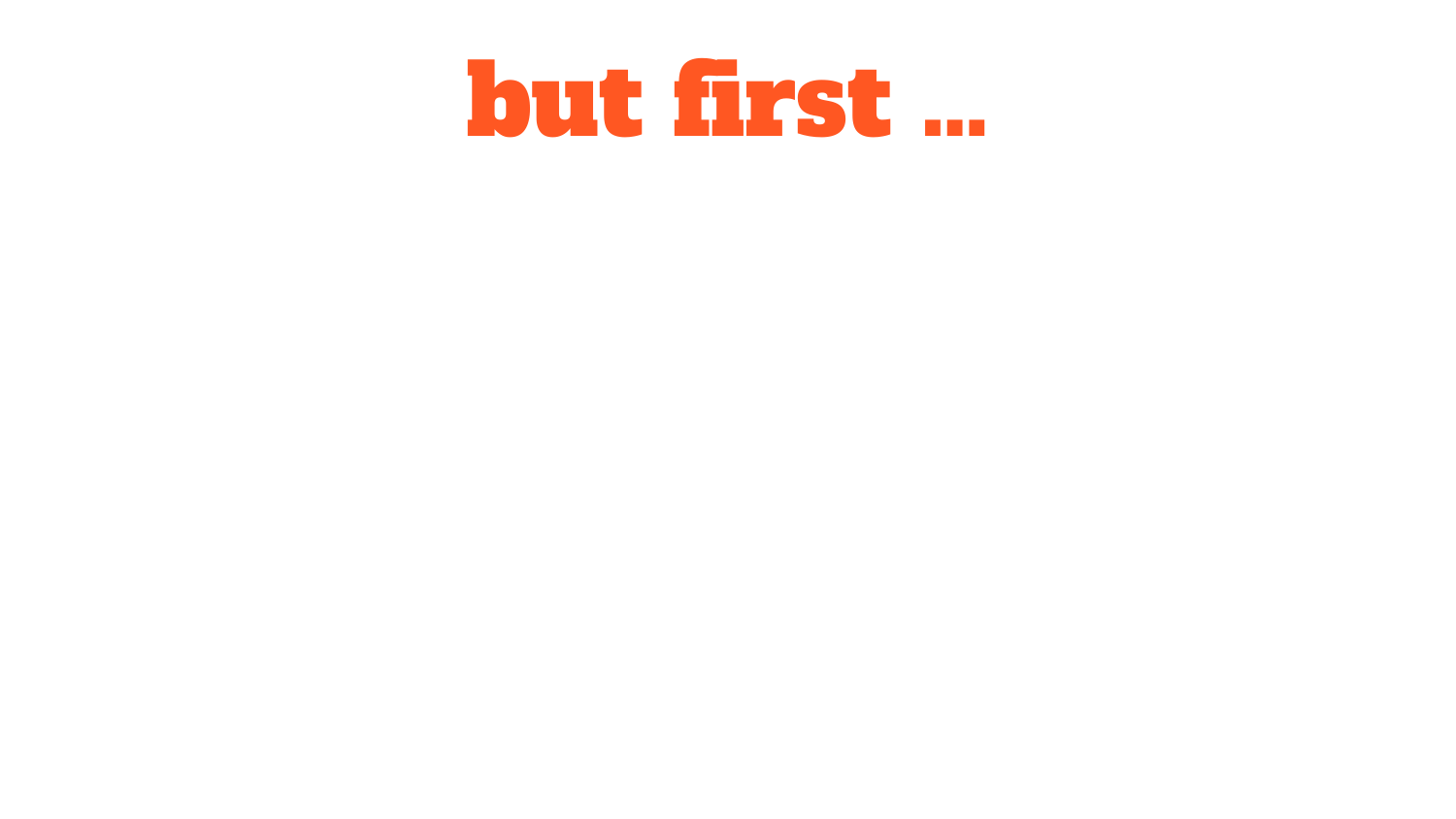# Today's schedule

2-2:15 introductions, icebreaker, overview

2:15-3 information literacy discussion & activity 3-3:05 break

3:05-3:45 Universal Design for Learning (UDL) introduction & discussion

3:45-4 reflections, wrap up, what's next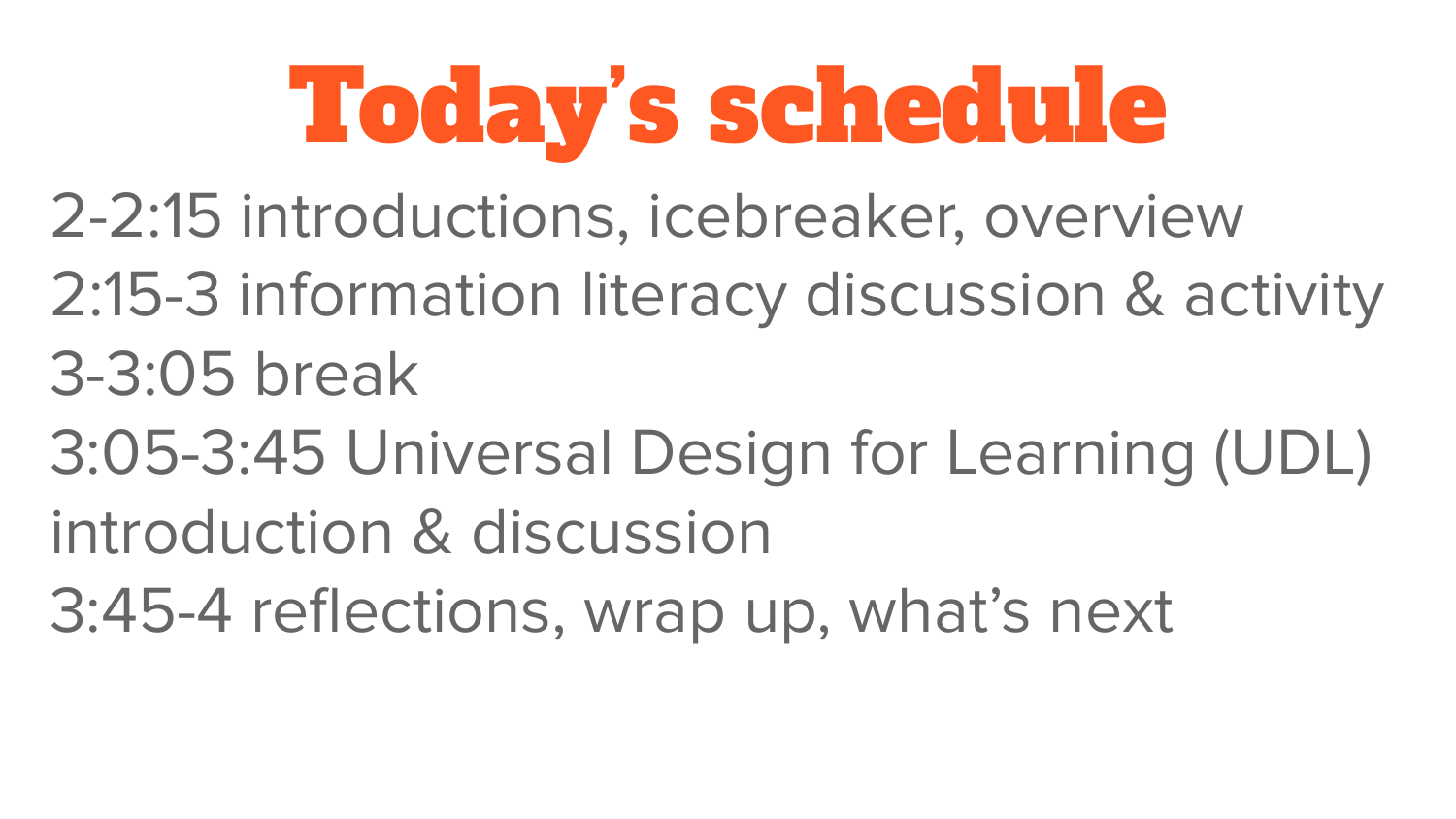## Introductions | workshop planning group

Nora Almeida (she/her) - instruction & outreach librarian at the City Tech library; current coordinator of instructional design.

Carrie Hall (she/her) - Director of First Year Writing, Assistant Professor of English

Rachel Jones (she/her) - adjunct (nonteaching) library faculty member

Anne Leonard (she/her) - coordinator of information literacy & library instruction at the City Tech library

Nandi Prince - reference and instruction librarian at the City Tech Library

Jo Thompson (she/they) - Open Educational Resources Librarian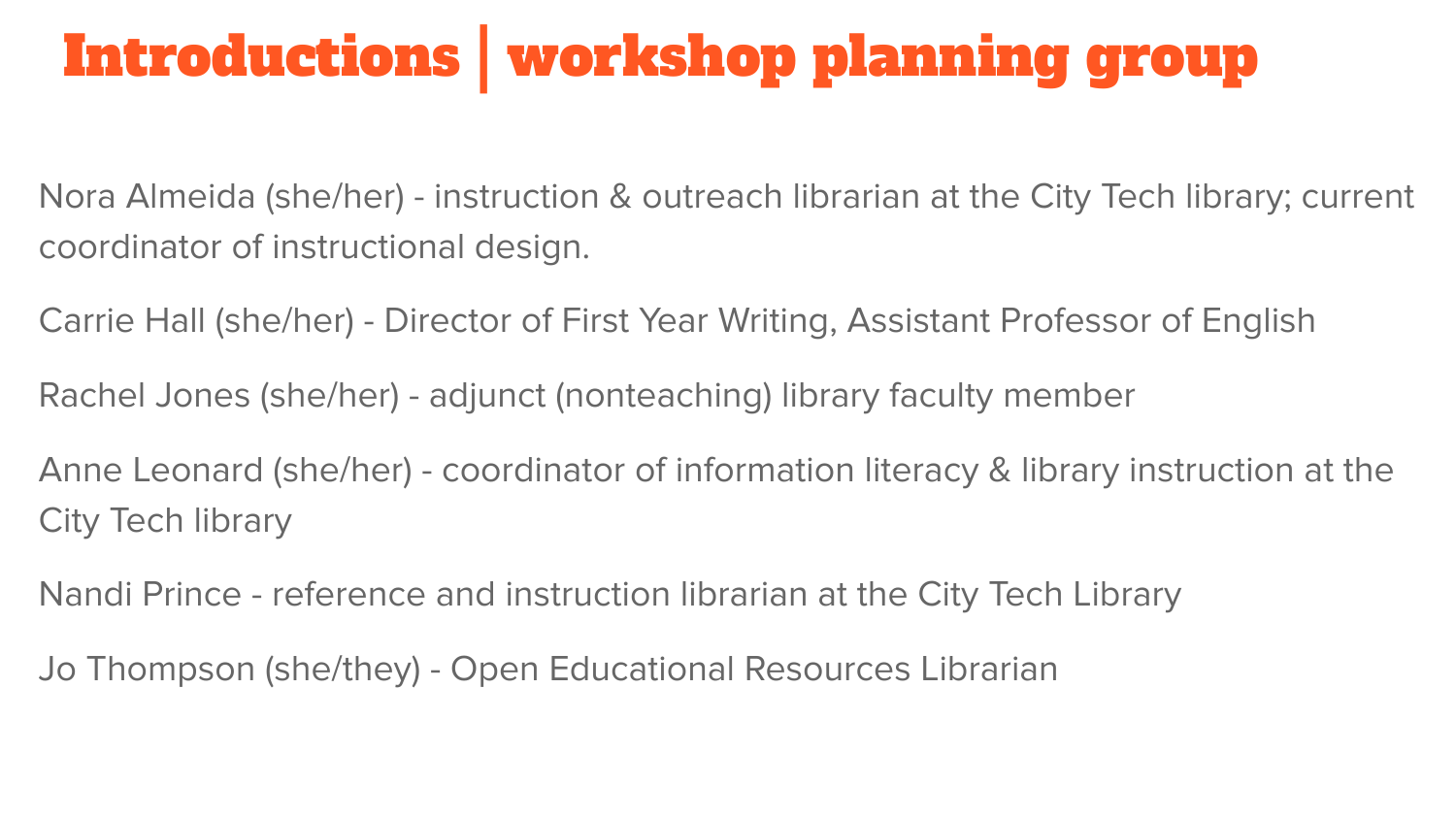# About this workshop

OpenLab [site](https://openlab.citytech.cuny.edu/groups/immersive-instructional-design-workshop-859182899/) - please join!

- Readings & viewings read, view, and respond to the discussion prompts
- Asynchronous workshops view on your own time

Final project - design and create an online activity or learning object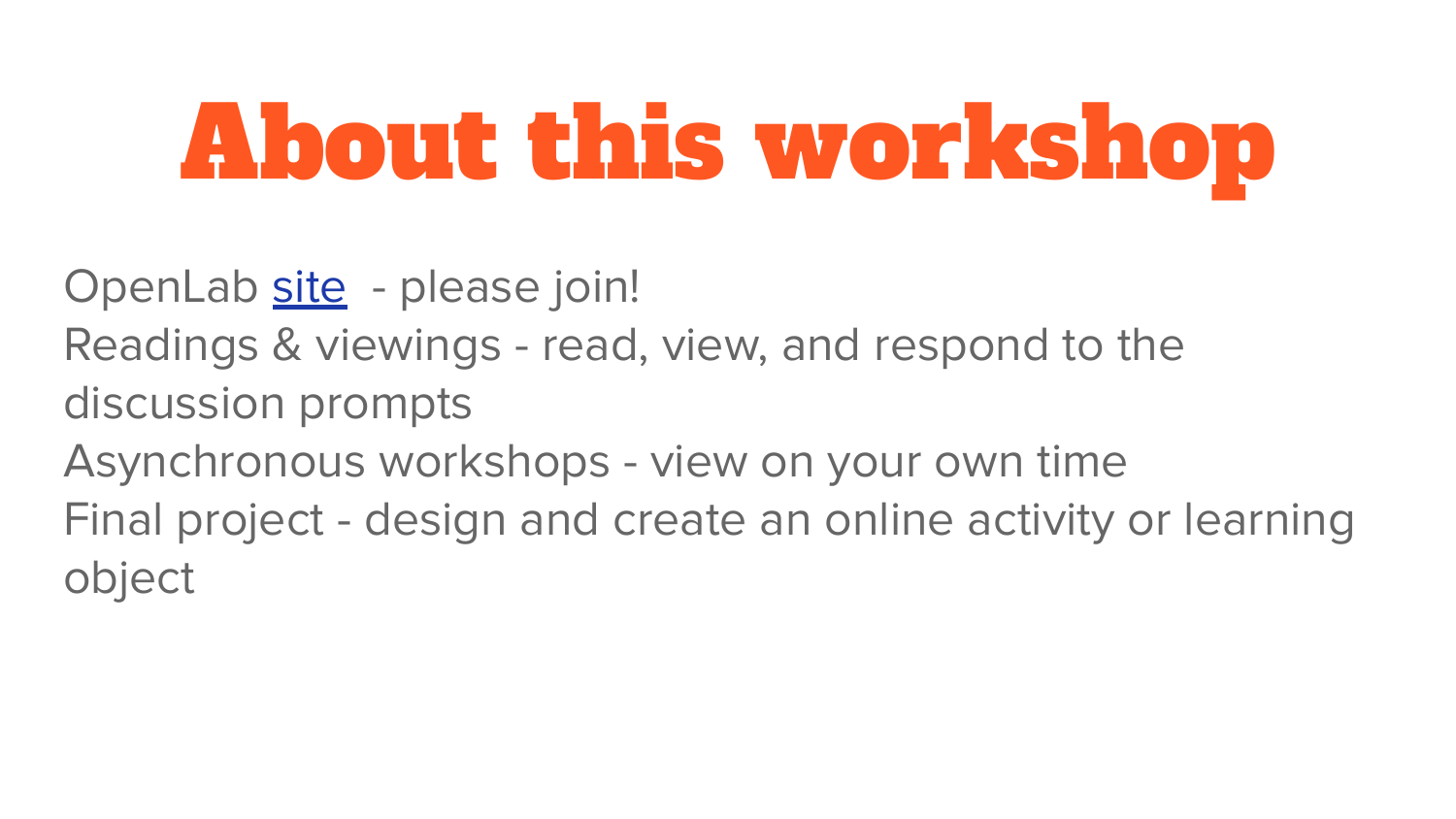#### Information literacy - one definition

"Information literacy is a set of abilities requiring individuals to 'recognize when information is needed and have the ability to locate, evaluate, and use effectively the needed information.'" - ALA (American Library Association)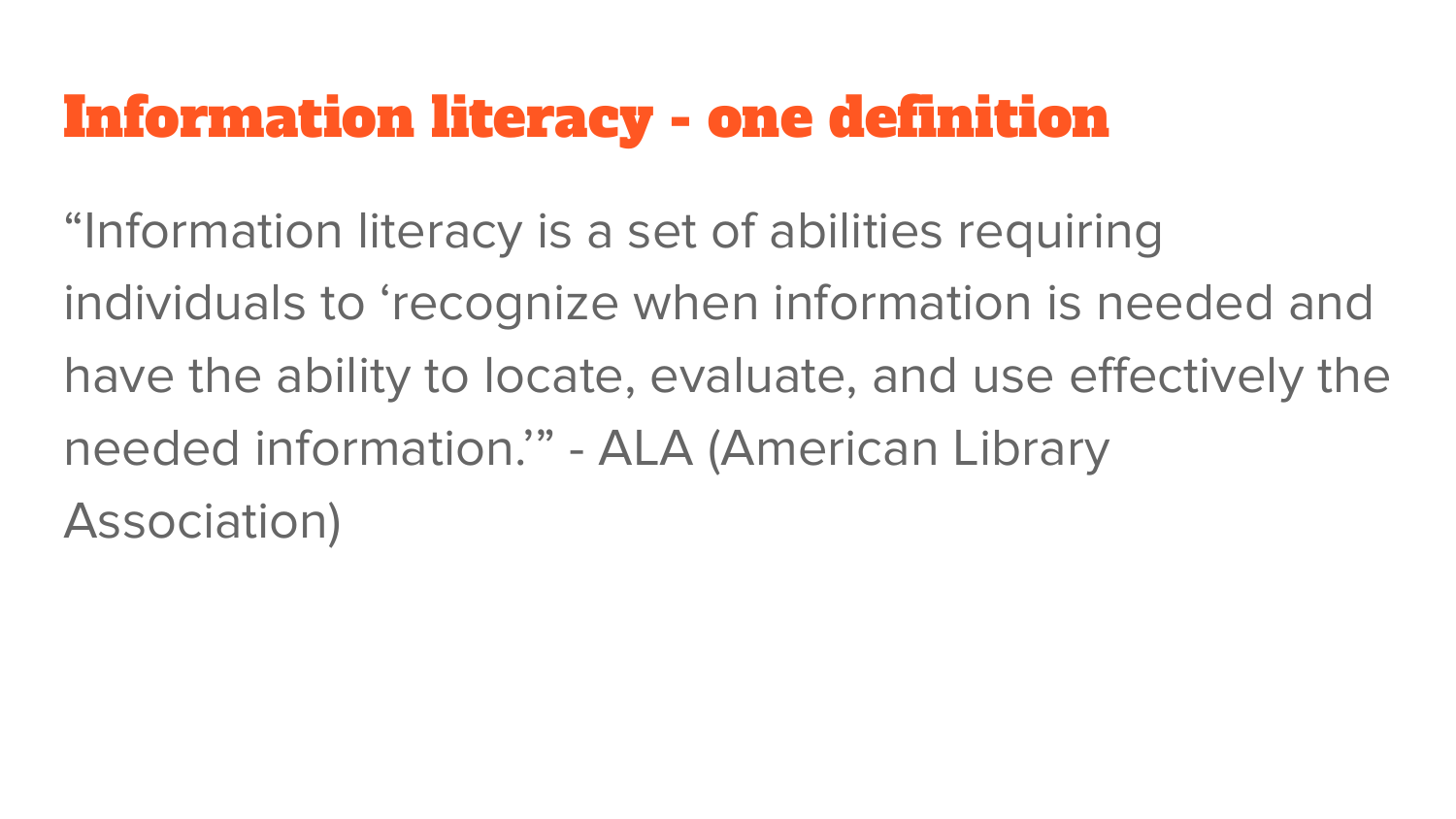## (the problem with) information literacy

IL Framework worship among librarians / framework skepticism among librarians

Opacity and lack of context for everyone else

What does information literacy (or "information literacy") mean?

**Critical thinking + media literacy** is one potentially useful starting point; others?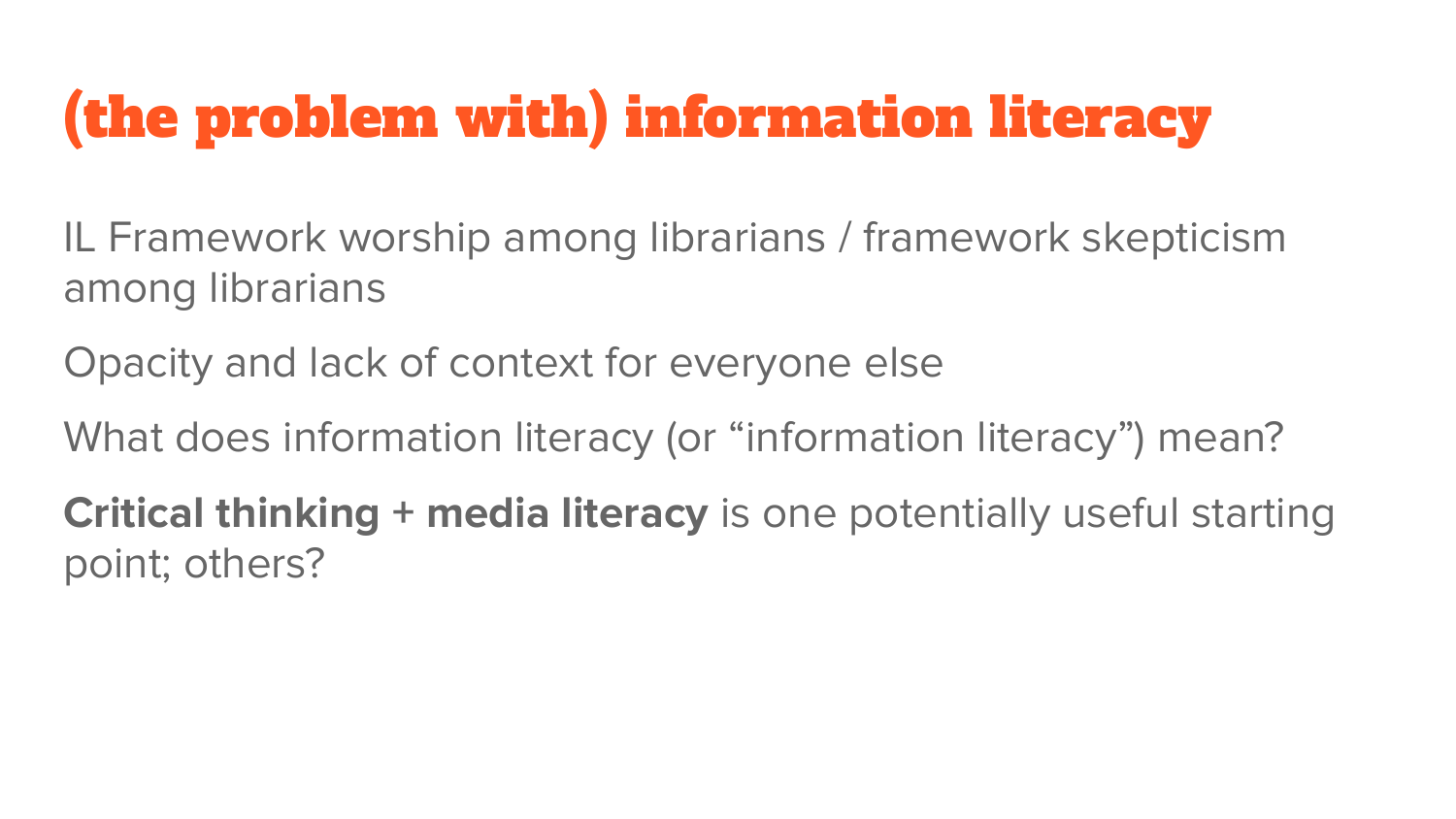# Survey responses | information literacy in your discipline

**review the author's background…check blogs and social media**

author's credentials **I no longer think that Wikipedia is a "bad" source**

**current citations** determine scientific accuracy

credible sources **share [information] professionally with colleagues**

**recognize the different contributions a variety of thinkers can add**

curiosity, skepticism **oversimplification may create serious blind spots**

**authority seems ambiguous** .org ≠ trustworthiness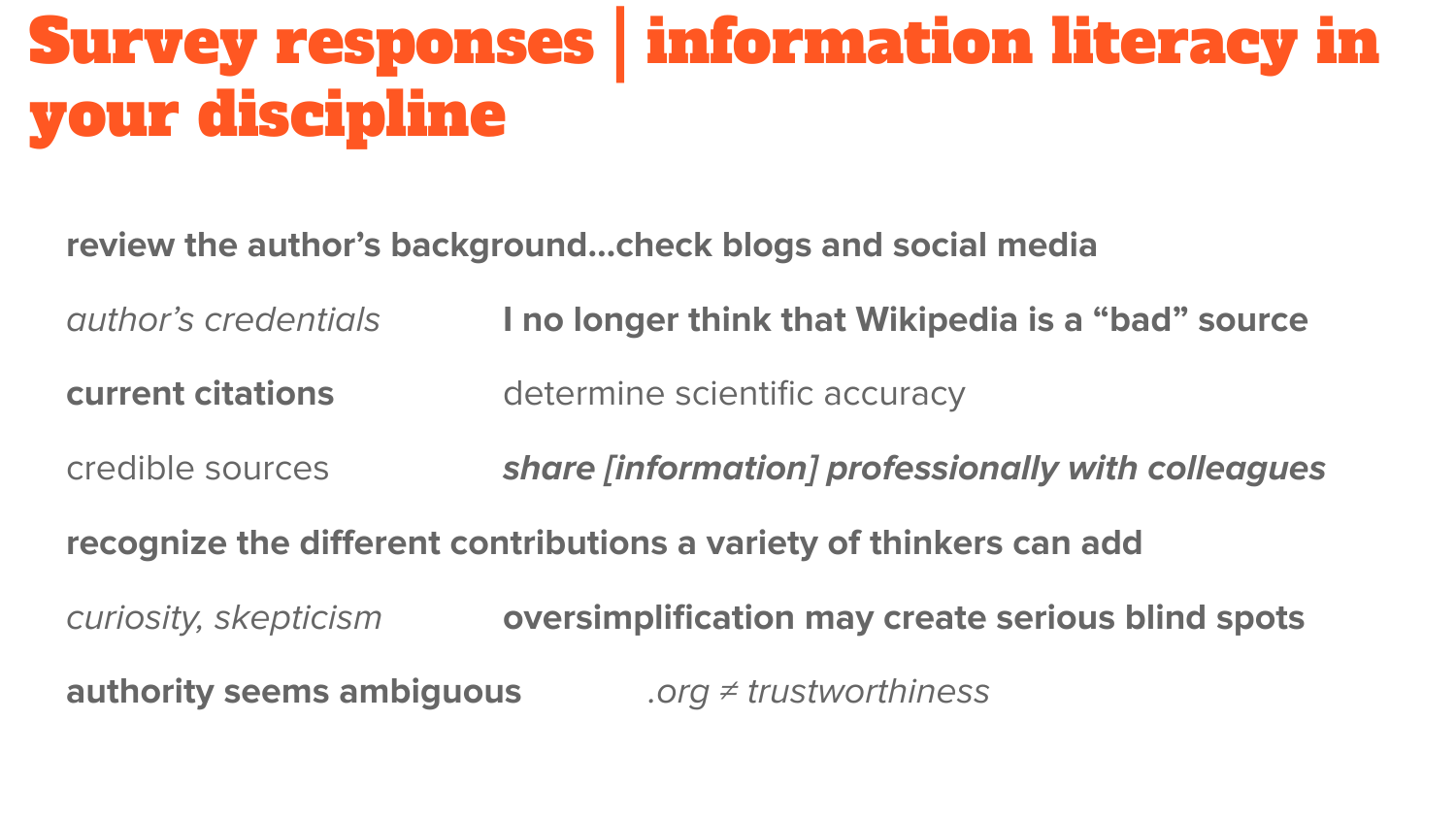#### How does your discipline define research?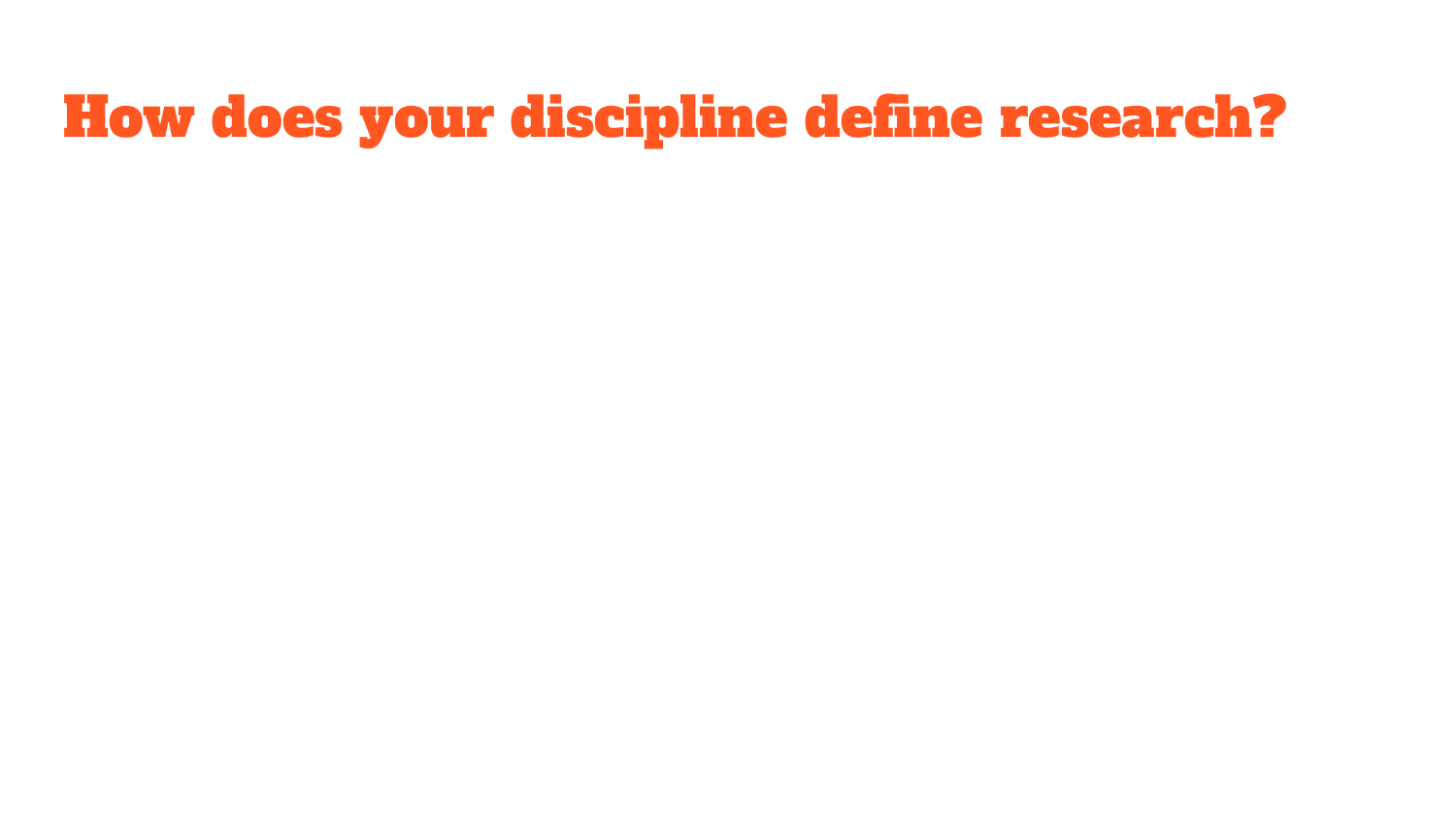#### Information literacy activity

Building upon your pre-workshop IL survey responses, draft a short definition or one-sentence manifesto for information literacy in your discipline

Trade/peer review in breakout rooms of 3

Each group will report briefly

Break time! See you in 5.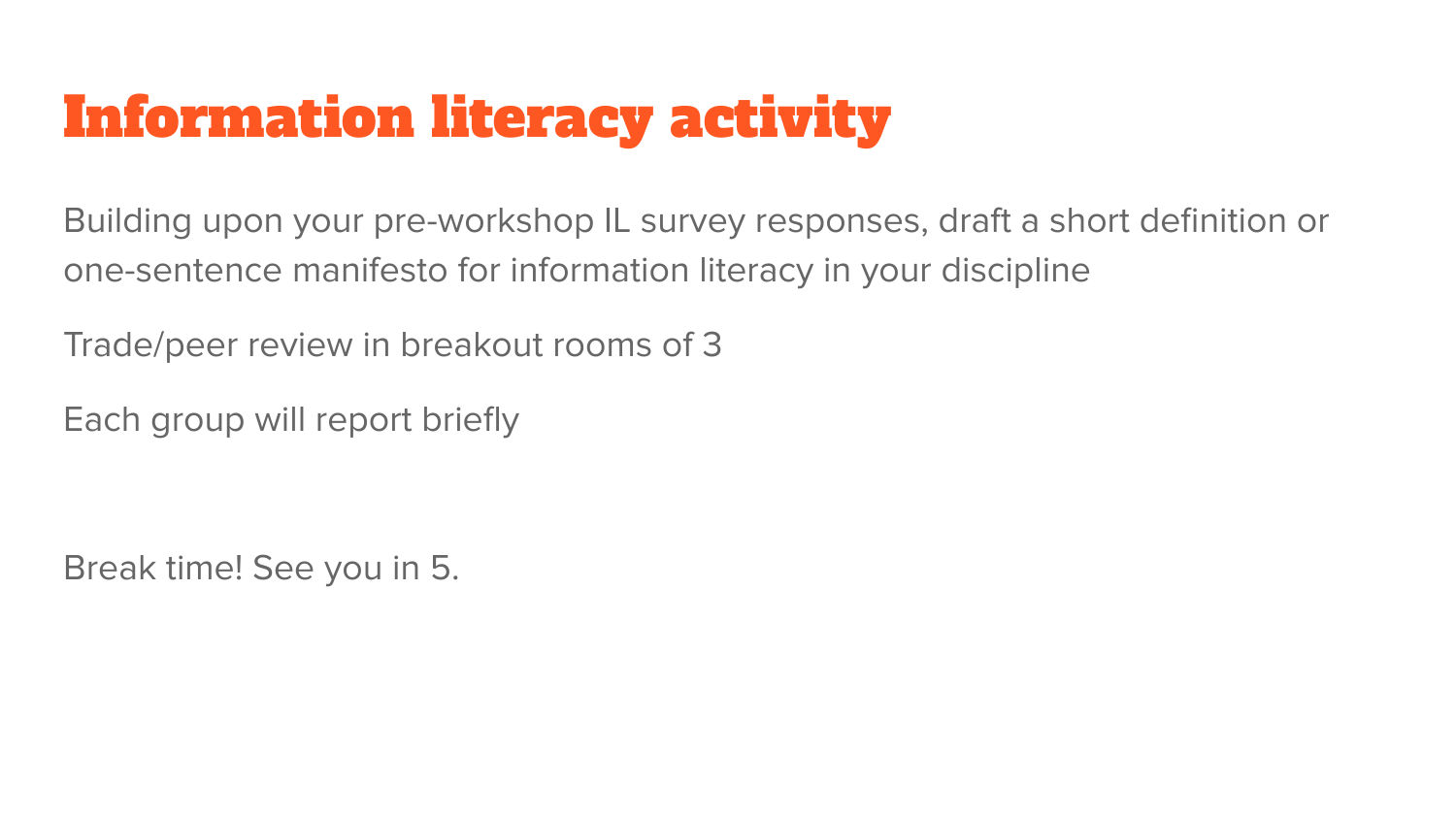## Universal design | introduction



<https://youtu.be/bVdPNWMGyZY>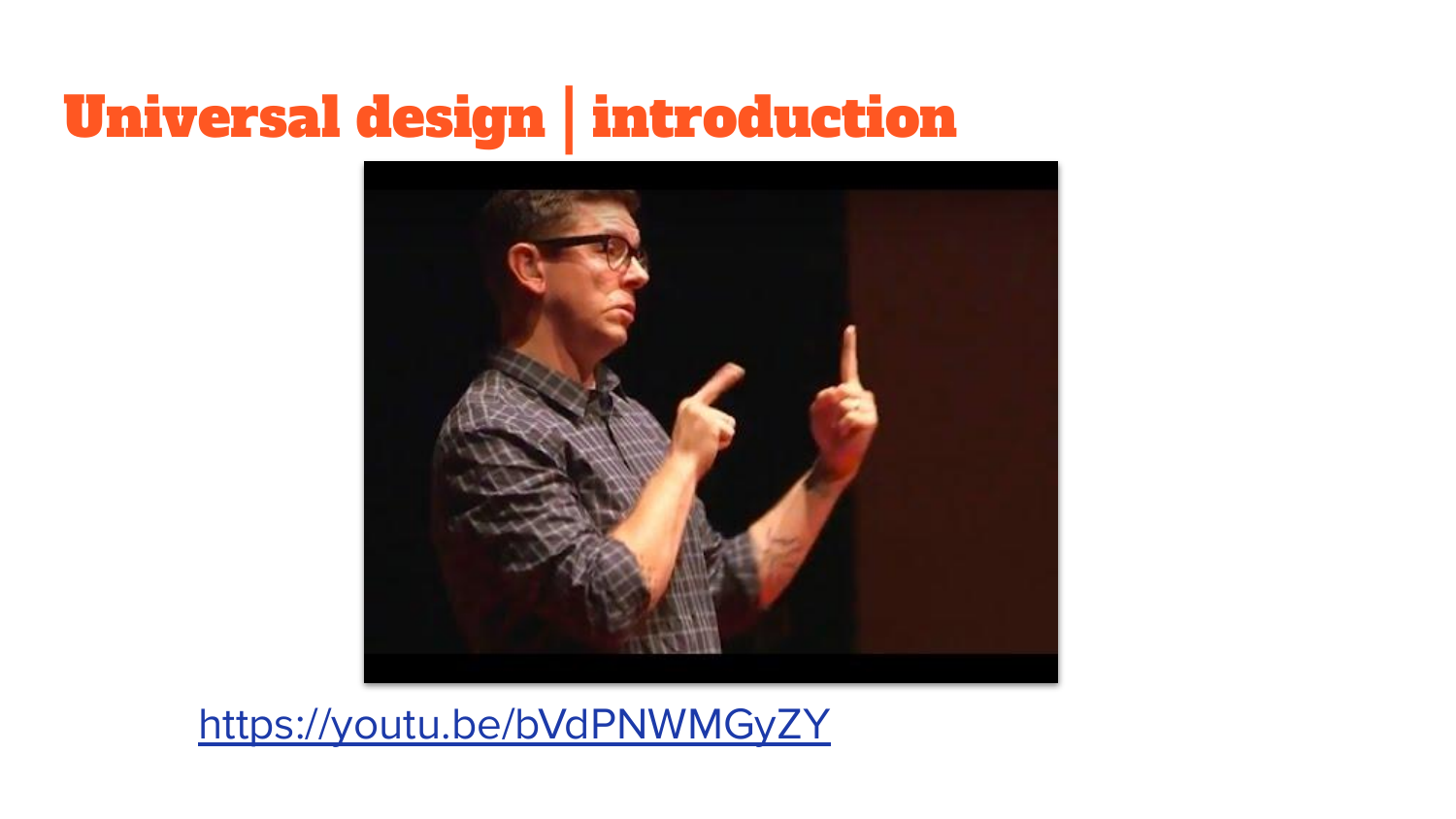#### Universal design for learning

#### **CORE BELIEFS OF UDL**

Students need to learn in different ways, using different materials.

Students need to share what they have learned in different ways.

All students can learn when provided with adequate support.

All students will become expert learners if given opportunities.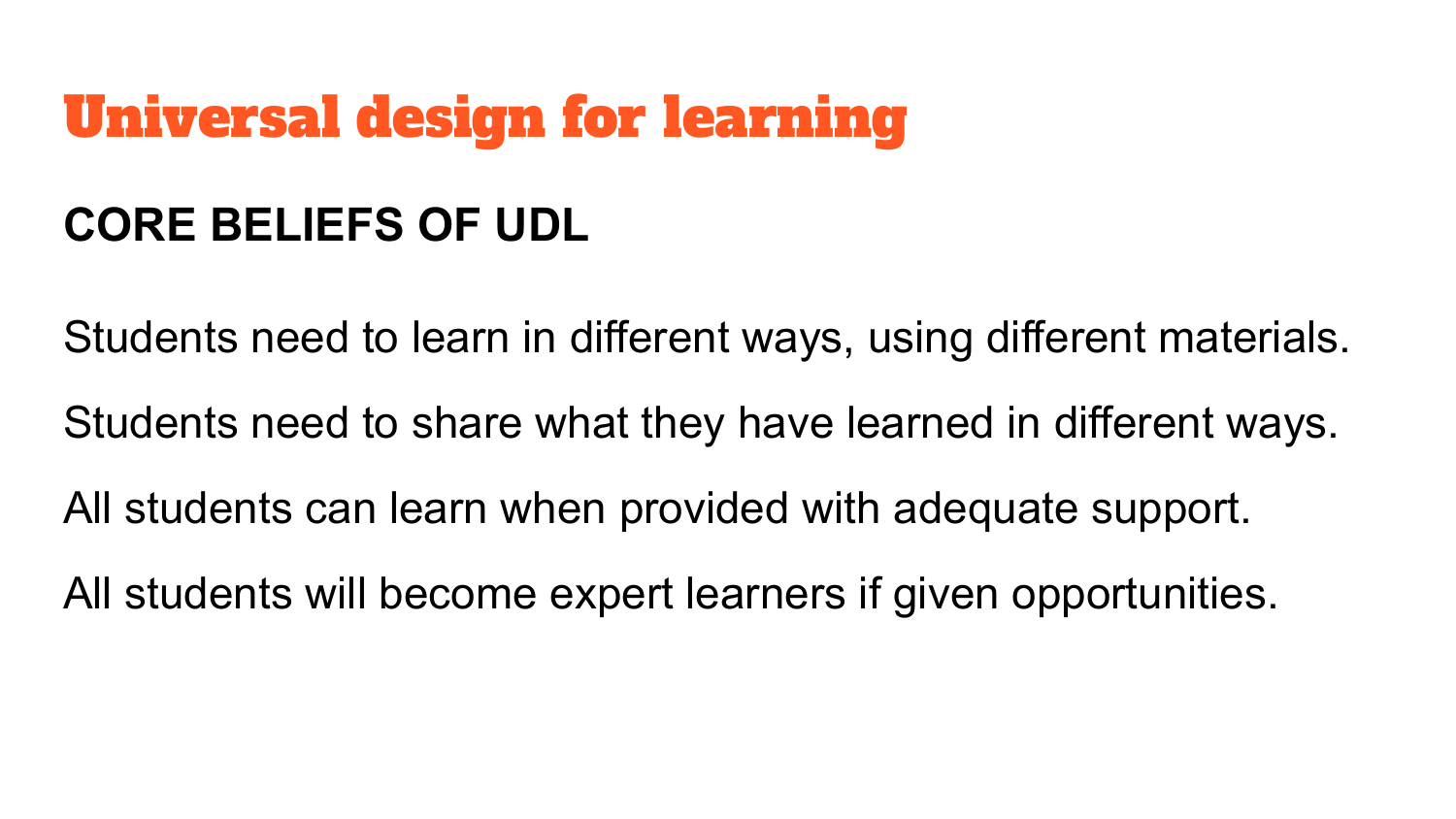## Discussion | framing questions

What are you already doing in your teaching that involves Universal Design?

What would you like to do more of?

Think about yourself as a learner. What hinders you? What helps you?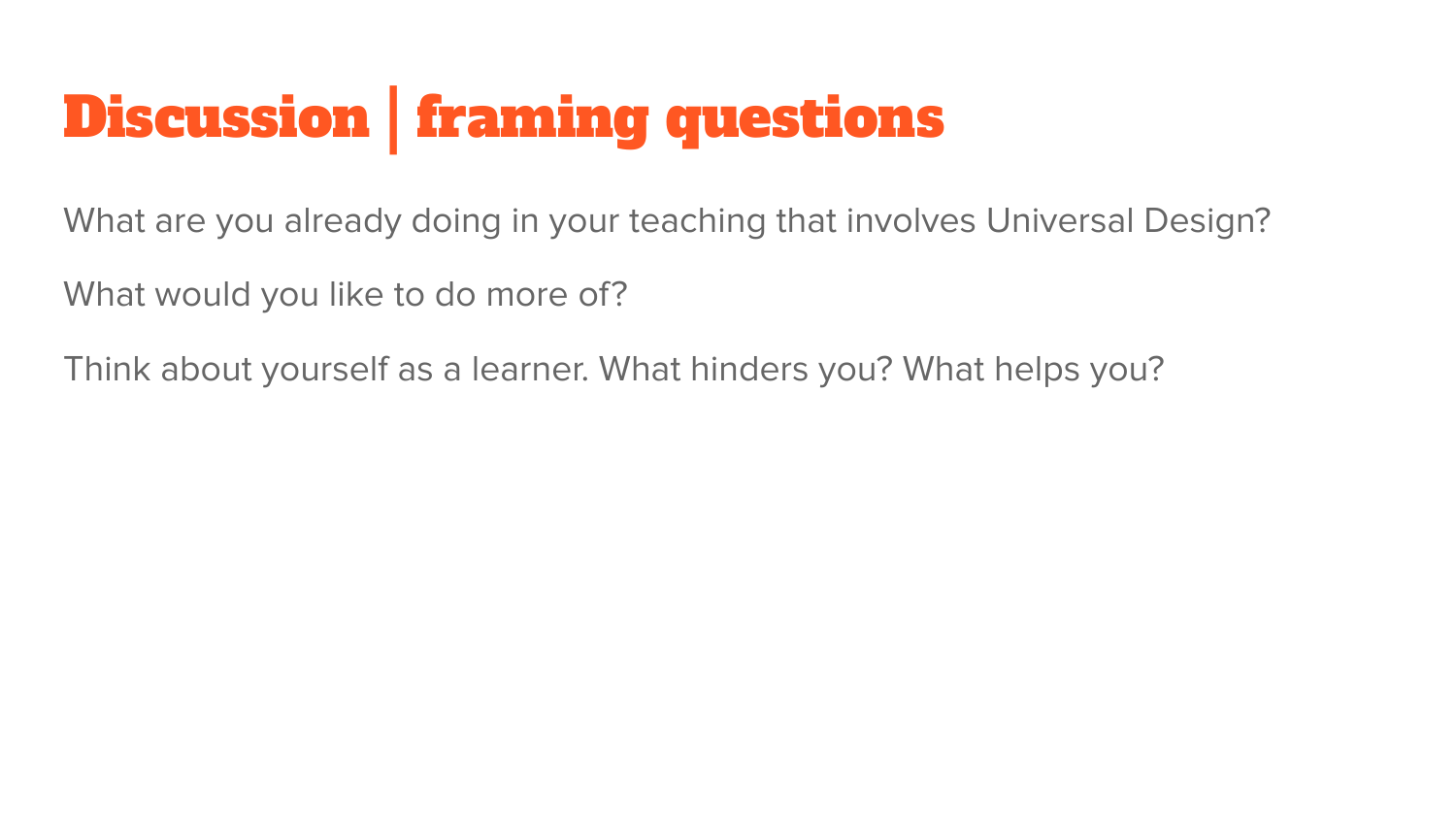

"Universal Design as an Instrument of Change" from *Equity by Design: Delivering Power and Promise of UDL*.

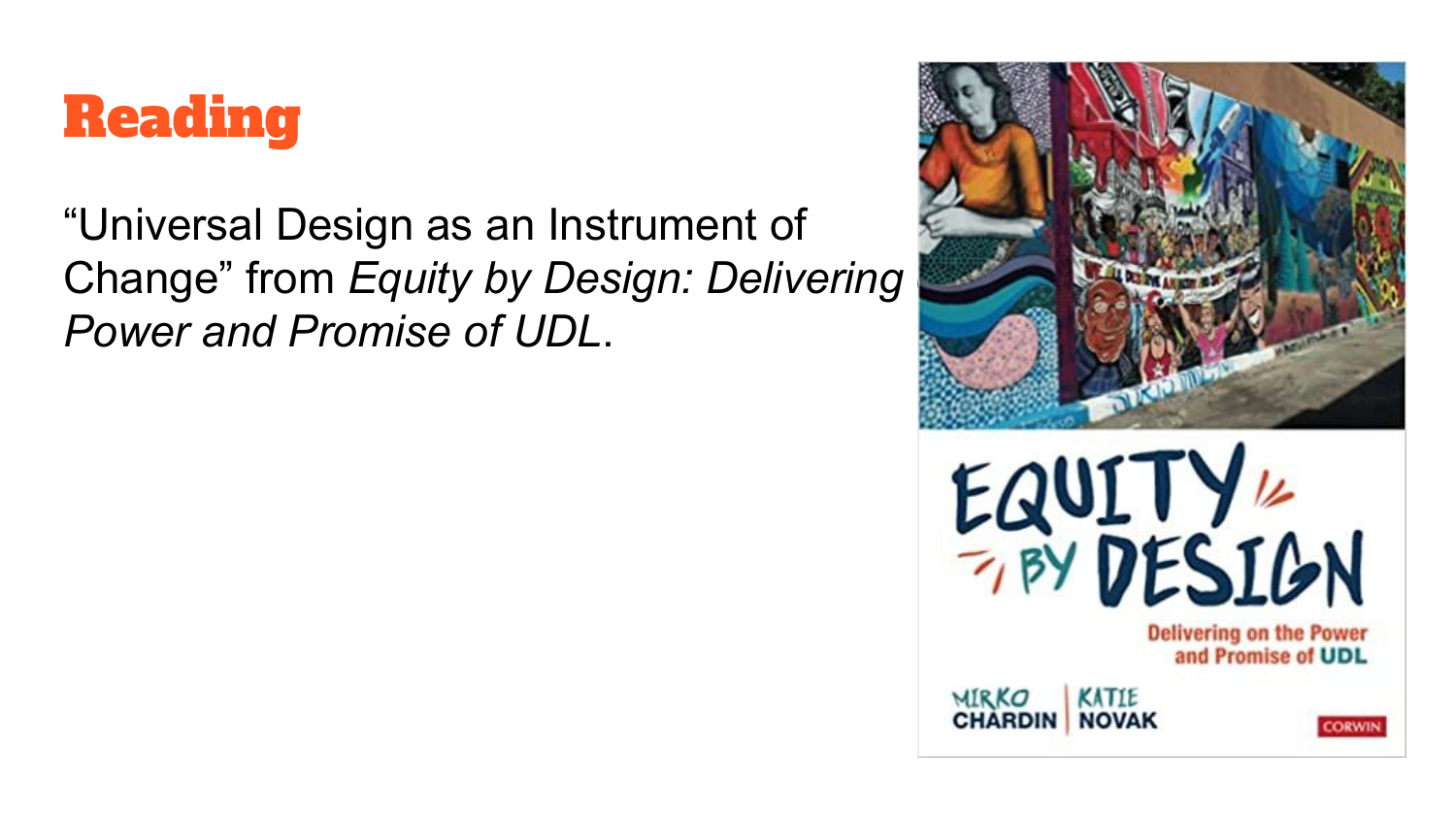### Five practical tips

- 1. Remove visual clutter
- 2. Use the "headings" function to delineate hierarchies of meaning
- 3. Use the "list" function when you are making lists
- 4. Label images meaningfully, using "alt text" or other means.
- 5. Label links meaningfully



[Why Are Cats Curious Article](https://iheartcats.com/cats-naturally-curious/#:~:text=Our%20feline%20friends%20are%20famous%20for%20their%20insatiable%20curiosity.&text=As%20with%20many%20of%20their,their%20species%20alive%20for%20centuries.)